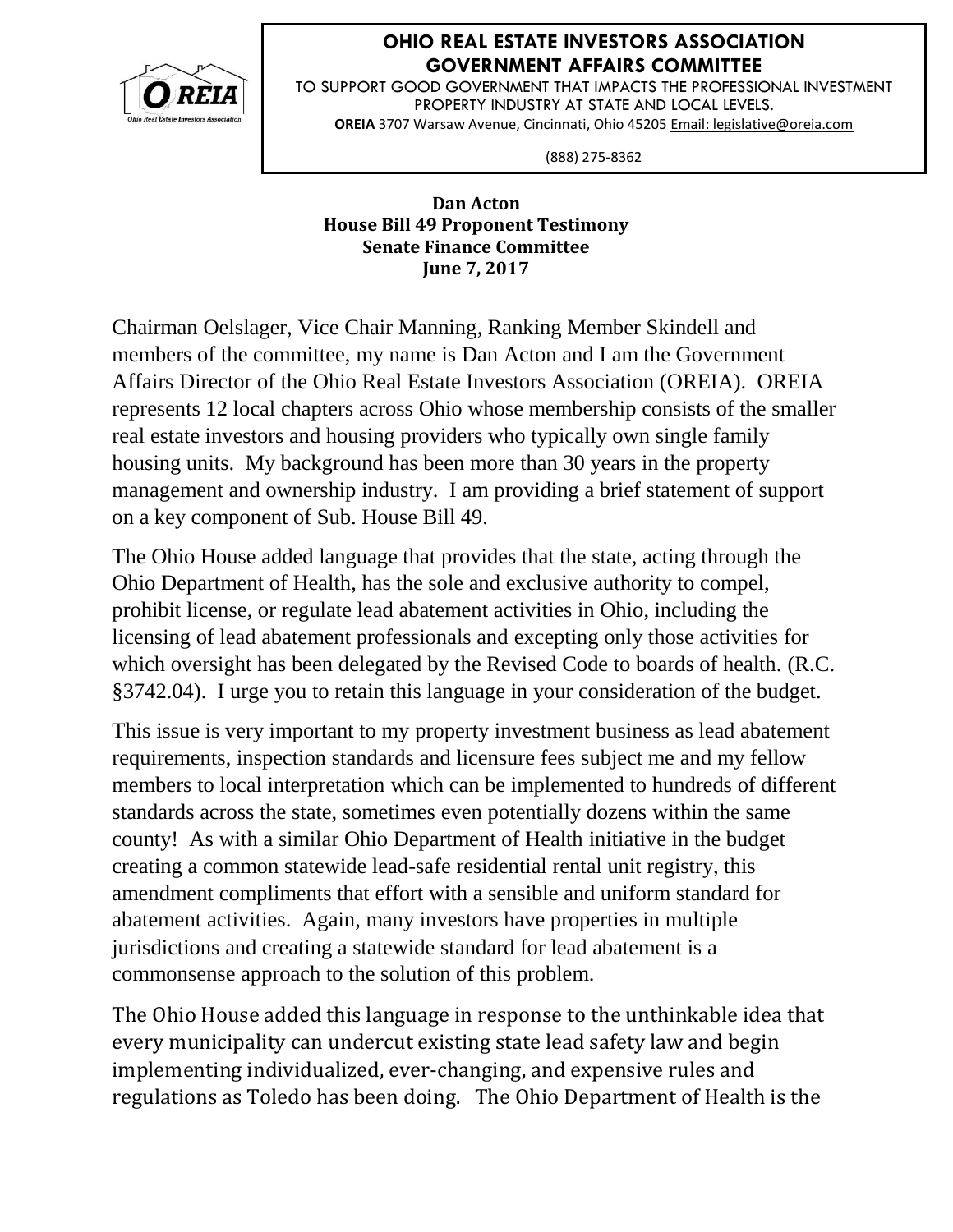

expert organization tasked with addressing the dwindling, yet unfortunate cases of childhood lead poisoning cases. The previous law developed over a 5 year process, and passed in 2004 provided for an ongoing state task force to address potential changes in conjunction with the Department.

Local municipalities have typically handled lead-paint issues very poorly. Cities all over the state have had a basic inability to correctly identify unsafe houses or, once identified, are choosing to ignore the problem properties because of a lack of enforcement mechanism, and now cities like Toledo want to take on tens of thousands more homes? I would also add that Toledo is selectively choosing to focus only on 1-4 family units and has exclusively exempted apartment buildings and government housing from any lead -paint regulation. Do low-income and minority children not reside there as well and are at the same level of risk?

Without this amendment, regulatory red tape and runaway fees at the local level negatively impact Ohioans access to safe affordable housing.

Lead poisoning is a serious issue that should be handled by trained experts at the Ohio Department of Health, executed through local health department partners. Please don't undercut state law by failing to support the statewide lead abatement standards. Keep this language in the budget!

As the Government Affairs Director, I also want to share insights on other pieces of the budget that OREIA supports, but in the essence of time I will simply refer you to them in my testimony below. These items were shared with Chairman Jordan and Hackett's subcommittees.

Thank you for the opportunity to provide input.

We appreciate the following items that will improve the business operations for our membership.

• **Requirement for a political subdivision that appeals a property tax assessment to pay property owner's attorney's fees and court costs should the owner prevail in the appeal. (R.C. §5717.07).** *Property owners are many times at the mercy of a local government as it relates to challenging property valuation for purposes of taxation. This provision makes a local government think twice about the validity of its request for a valuation change.*